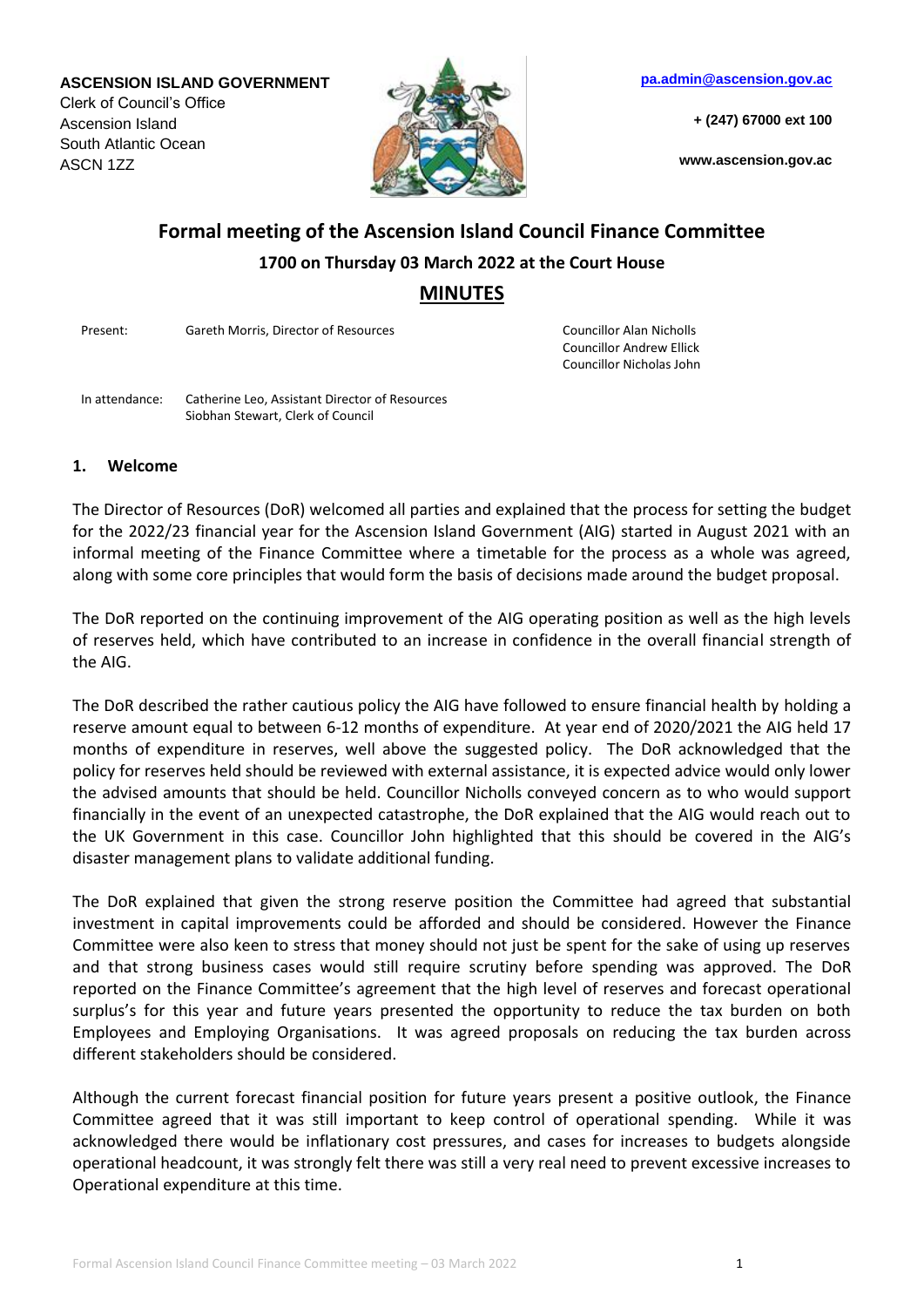The DoR explained that the Finance Committee met informally a further four times since the initial budget setting meeting, scrutinising the Operational Budget, considering proposals on changes to the current tax regime, and appraising potential bids for capital expenditure. The DoR thanked all Finance Committee members for their hard work and diligence over the last few months.

The DoR provided a summary of the budget pack showing the forecast revenue within the budget proposal as being 1.7% lower than that budgeted for 21/22, and 12.7% lower than that forecast for the same year. The forecast lower revenue within the proposal takes account of an expected drop in revenues after the completion of the runway project and an expected reduction in contractors on island. For forecast purposes any expected upturn on island as a result of the recommencement of the South Atlantic Airbridge has been accounted for cautiously. Finally the DoR explained that the lower forecast revenue also takes account of suggested tax adjustments listed in the accompanying memo's provided to Committee Members. The recommendations suggested have attempted to provide benefits to a whole range of stakeholders on island and Committee Members are invited to recommend.

## **2. Business Levy**

The DoR introduced the first memo and explained that the recommendation relates to an adjustment to the Business Levy and asks Committee Members to agree to a £211k reduction to the Levy. The Business Levy charged to the main Employing Organisations on island was increased in April 2020 by 27% a rise of around £400k. The DoR explained that during discussions around the increase to the Business Levy the AIG produced a strong case to Employing Organisations to back the need for an increase but also stressed a willingness to continually review the financial position on the understanding the Business Levy could/should be reduced as well as increased based on the operational need. It was agreed that the current financial position dictates that a reduction of the Business Levy would be a fair and proper course of action to take. Councillor Nicholls recommended that Employing Organisations on island are made aware that if in the future there were to be a need to increase the business levy, then it may go up again. Councillor Ellick raised concerns over the large increase in the business levy in 2020/21 and what it was perceived to be for. Councillor Ellick encouraged caution when considering movement in the business levy in future.

**The DoR asked each Committee Member in turn if they are happy to take the proposal of a £211k reduction to the Business Levy forward as a recommendation to the Island Council.**

| Proposal               | $\sim$ $\sim$<br>⌒∟ | NJ  | AN       |
|------------------------|---------------------|-----|----------|
| Business Levy decrease | Yes                 | Yes | ۷ρς<br>ີ |

### **3. Income Tax**

The DoR moved onto the second memo and highlighted that the recommendation is for changes to the Income Tax Ordinance. Income Tax is the biggest source of revenue for the AIG, forecasting to contribute approximately £4m in revenue in financial year 21/22.

The DoR reported that the current Income Tax system comprises of a tax free allowance of £3,500 per individual, and two tax rates of 15% for the next £4,000 earned and 27% for all further earnings. These tax rates have been in place and not altered since 2002, over which time average earnings have moved substantially. The DoR explained that as part of this year's budget work he would like to suggest an adjustment and rise in the lower rate tax threshold from £4,000 to £6,000. This adjustment would benefit tax payers by £240 each per annum, though reduce potential revenues by approximately £195k, with the impact falling to approximately £150k by 2023/24 with the expected decrease in contractors. The DoR clarified that the tax rates and thresholds have not been adjusted since 2002, and as such he believed this adjustment is overdue, and should be deemed a first step ahead of a further more comprehensive review of Tax rates and thresholds.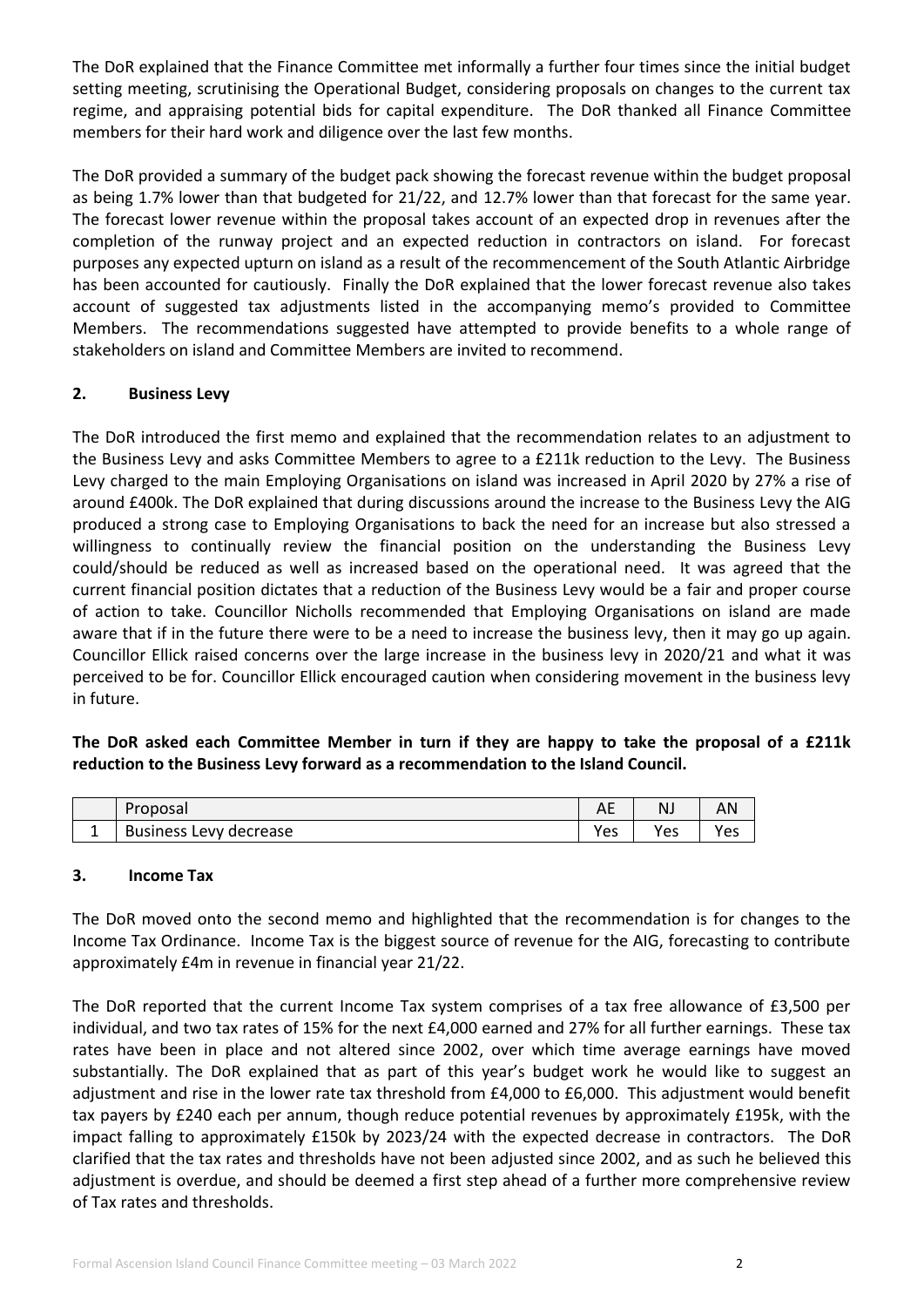**The DoR asked each Committee Member in turn if they are happy to take the proposal of an adjustment to lower tax rate threshold from £4,000 up to £6,000 forward as a recommendation to the Island Council?**

| Proposal                                 | ¬∟         | N.  | AN  |
|------------------------------------------|------------|-----|-----|
| rate threshold increase<br>Tax<br>Income | <b>Yes</b> | Yes | Yes |

#### **4. Corporation Tax**

Also covered within the Income Tax Ordinance is the rate charged for Corporation Tax, currently 19% matched to the UK rate. The DoR explained that in line with the aim to decrease the tax burden to benefit of all stakeholders it is recommended that a decrease of 1% to the chargeable rate, with an expected initial impact of just over £20k. The DoR explained that this reduction would not only benefit those liable for the tax, helping to discourage price increases, it could also make Ascension more attractive as a base for profit making activity. Councillor Nicholls conveyed his support of the adjustment to the Corporation Tax, noting that it may encourage companies to declare their earnings differently.

**The DoR asked each Committee Member in turn if they are happy to take the proposal of an adjustment to Corporation Tax rate from 19% to 18% forward as a recommendation to the Island Council?**

|   | Proposal                           | $\sim$ $\sim$<br>⌒∟ | NJ  | ΑN  |
|---|------------------------------------|---------------------|-----|-----|
| ٮ | corporation<br>Tax decrease<br>◡◡╷ | Yes                 | Yes | Yes |

#### **5. Property Tax**

The DoR explained that as part of the 2020/21 budget a property tax holiday was introduced for small tax paying business's resulting in a reduction to revenues of approximately £9k per annum. As part of the budget setting process for 22/23 the DoR asked for this again to be considered, helping to encourage more small businesses and hopefully discouraging the need for price increases that will impact on customers. Councillor Nicholls conveyed his support to applying a property tax holiday for small business's, noting that it has very little impact on the overall budget.

**The DoR asked each Committee Member in turn if they are happy to take the proposal of a property tax holiday for small tax paying business's for the 2022/23 financial year forward as a recommendation to the Island Council?**

| Proposal             | AL        | NJ  | AN  |
|----------------------|-----------|-----|-----|
| Property tax holiday | Abstained | Yes | Yes |

### **5. 2022/2023 Operational Budget Appropriation**

The DoR explained that the operational budgets across the AIG have been scrutinised and where possible efficiencies and savings made. However with the financial health of the AIG improving the DoR recommended that the emphasis needs to change from purely looking to save money, to instead looking to invest in services.

The DoR recommended the proposal for an appropriation to the Consolidated Fund of £6,943k which is 3.9% or £258k increase on the 22/23 financial year. The DoR explained that much of this increase can be attributed to inflationary pressures bought about by rising global prices, and increases in travel, fuel and utility costs. The AIG have also looked to invest in operational areas to help with key projects and particularly maintenance of public areas, as well as further investment for Environmental Health. The DoR confirmed that overall the current request would see an increase to headcount across the AIG of 2.3 FTE as shown on sheet 2 of the budget pack.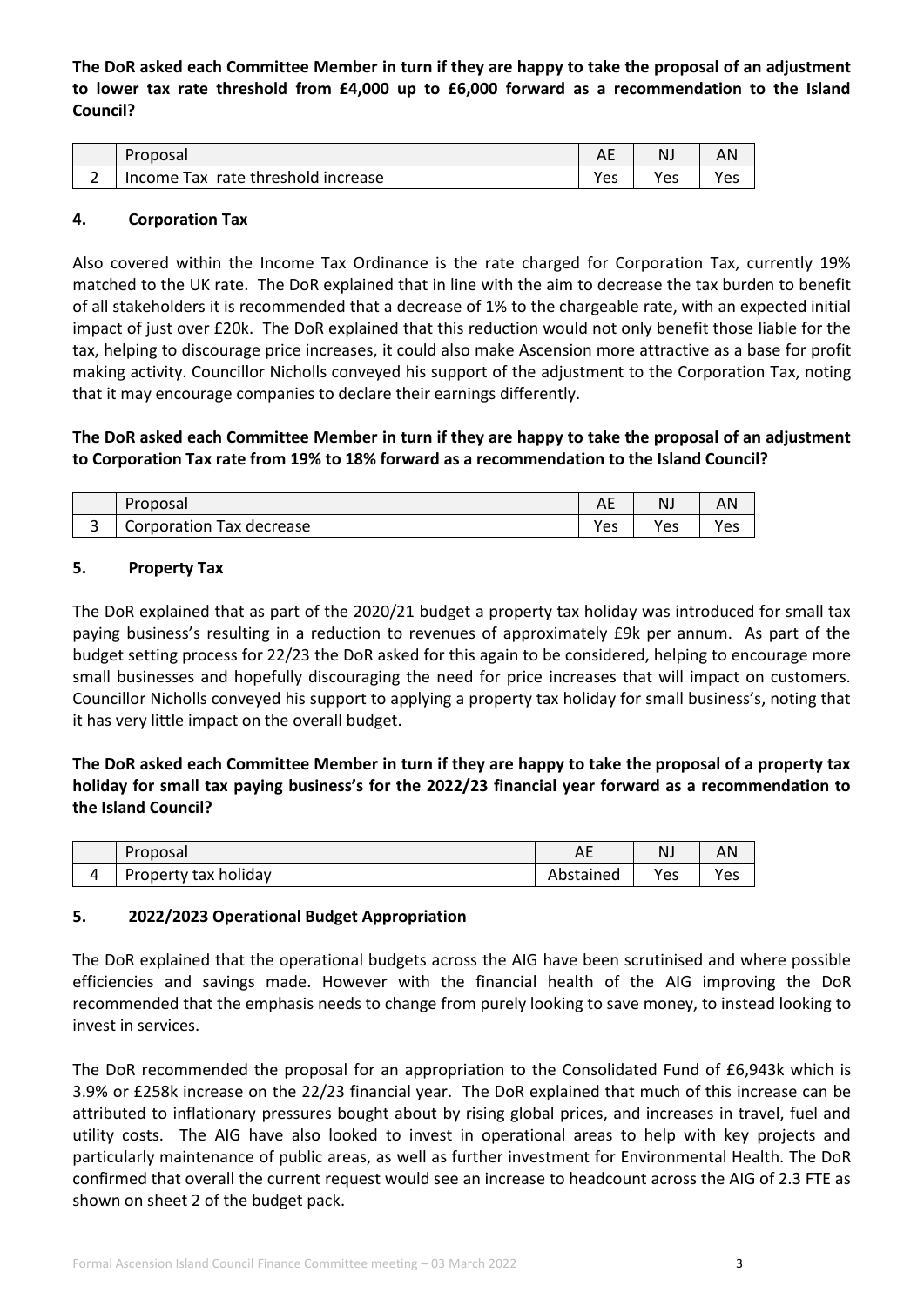The DoR directed Councillors to sheet 4 of the budget pack which shows the projections for cashflow, forecasting an operating surplus for the 22/23 financial year of over £205k with the current suggested appropriation. The DoR explained that figures have been inflated for future years and still forecast operational surplus's up to the 25/26 financial year. These forecasts do not account for any additional significant investments in operational capacity, though it is acknowledged these may be needed in future years particularly if the recommencement of the South Atlantic Airbridge brings a significant increase in activity. The DoR reported that any such increase would also likely bring an increase in revenues, which at this time has not been included in current projections either. Councillor Nicholls requested further detail as to why the return of the Airbridge has not been included in the figures. The DoR explained that a modest increase has been applied however the full impact of the return of the Airbridge is not fully known at this time.

**The DoR asked each Committee Member in turn if they are happy to take the proposal for an appropriation of £6,943k for operational expenditure to the Consolidated Fund for the 2022/23 financial year forward as a recommendation to the Island Council?**

| Proposal                                             |     | N   | AN  |
|------------------------------------------------------|-----|-----|-----|
| Appropriation of £6,943k for operational expenditure | Yes | Yes | Yes |

The DoR reported that in light of the strong level of reserves and obvious needs for infrastructure improvements across the island, the AIG have bought forward several projects for consideration. The Finance Committee have provided scrutiny and feedback on proposed projects, reviewing business cases and suggesting amendments and additions.

The DoR directed Councillors to Sheet five of the budget pack which summarises the capital bids being bought forward for funding approval totalling just over £1m. These bids include requests for significant funding for a school estate improvement project, painting of public buildings, and significant maintenance on the Green Mountain Road. Other smaller projects cover repairs and maintenance to Georgetown Pool, the repair of the Red Lion archway, and improvements to the Two Boats Village Playpark. Further investment requests cover the replacement of trailers and tractor unit, an inshore sea rescue vessel and a cancer screening project to be run from Georgetown Hospital.

Other investments have been discussed at previous Finance Committee Meetings, and paused for the time being. These include the renovation of Garden Cottage, the replacement of vehicles within the AIG fleet, and the possible purchase of further fleet vehicles to support both Plant and Public Maintenance. The DoR confirmed that these requests may be revisited in year as part of a Supplementary ask for funding.

Councillor Nicholls conveyed some concern over the large estimated costs of the painting of public buildings, especially considering the interior of the Exiles building having been removed. The DoR explained that the figures were based on supplies needed to complete the works as well as costs of contracting out sections of the work. Councillor Nicholls requested a breakdown of costs for the painting of the buildings. The DoR agreed to redistribute the breakdown of costs to the Finance Committee. Councillor John highlighted that whilst he accepts the DoR's recommendation for the capital expenditure he requested that it be noted that only essential equipment be proposed moving forward.

**The DoR asked each Committee Member in turn if they are happy to take the proposal for an appropriation of £1,050k for capital expenditure to the Development Fund for the 2022/23 financial year forward as a recommendation to the Island Council?**

| Proposal                                         |      | N.  | AN  |
|--------------------------------------------------|------|-----|-----|
| Appropriation of £1,050k for capital expenditure | Yes. | Yes | Yes |

The DoR highlighted that alongside ambitious capital investment plans for the next few years, there is also a strong need for investment in two key infrastructure areas that have been identified as major priorities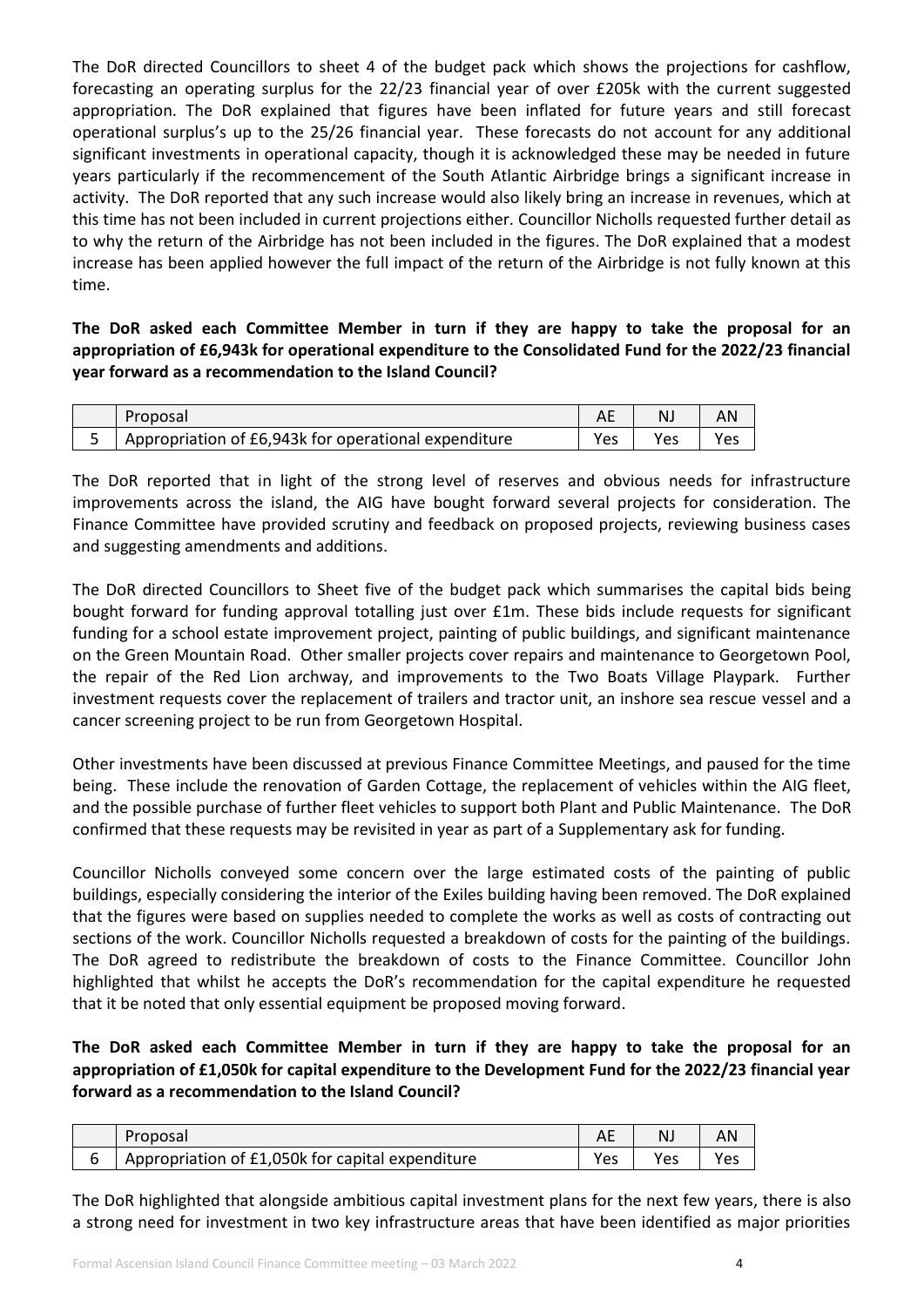for Ascension Island. These priorities are for a new hospital and for a complete road replacement project. Unfortunately neither of these projects are likely to take place, or even start in the 22/23 financial year.

The DoR explained that even with the ambitious capital investment plans for the next few years the high level of reserves held still exceeds an advisable level, and as such may hamper bids for external funding.

Both the road and hospital replacement projects will require significant investment and in likelihood the need for external funds to contribute towards the project. The DoR explained that securing such funding will no doubt be a challenge, but would be helped significantly if the AIG can show they are able to make a significant contribution themselves. The DoR confirmed that a special fund has been setup to hold/ringfence funds that this committee may commit towards these projects.

The feasibility study for a new hospital suggested costs may be as high as £16m, while early indications are that the cost of the road replacement project could cost at least £2.2m. The DoR asked the Finance Committee members to show commitment to these two key projects by identifying funds now that ensure they visibly remain a key priority. A commitment of 50% of the estimated cost of the road the replacement project, and 15% of the estimated cost of the hospital replacement project would total £3.5m.

Councillor Nicholls requested clarity on the advisable level of reserve the AIG should hold, the DoR confirmed that auditors have previously advised a reserve level amount equal to between six to 12 months of expenditure, whilst the FCDO recommend a period of three months. Councillor Nicholls explained that when the AIG requests additional resources from Ministers, Ascension is viewed as holding high levels of reserves in comparison to other Overseas Territories. The DoR explained that Ascension's uniqueness makes it difficult to compare with other overseas territories, recommending that the auditors are best placed to advise on the appropriate reserve level for the AIG. Councillor John requested written evidence from the auditors of the recommended reserve level for the AIG, the DoR suggested that external expert opinion is sought to review the reserve level. Councillor John emphasized the importance of the decision being made to commit £3.5m, ultimately reducing the reserve fund without written recommendation. Further discussion was had regarding the recording of the funds, with the DoR reassuring Committee members that the funds can be unallocated at any point.

**The DoR asked each Committee Member in turn if they are happy to take the proposal for the appropriation of £3.5m for key priority project expenditure to the Key Infrastructure Special Fund for the 2022/23 financial year forward as a recommendation to the Island Council?**

|   | <sup>o</sup> roposal            | ¬∟               |        | AN               |
|---|---------------------------------|------------------|--------|------------------|
| - | Key Infrastructure Special Fund | Yes <sup>+</sup> | $Yes+$ | Yes <sup>+</sup> |

### **6. Overall proposed positions**

|   | Proposal                                             | AE               | <b>NJ</b> | AN               |
|---|------------------------------------------------------|------------------|-----------|------------------|
| 1 | <b>Business Levy decrease</b>                        | Yes              | Yes       | Yes              |
| 2 | Income Tax threshold increase                        | Yes              | Yes       | Yes              |
| 3 | <b>Corporation Tax decrease</b>                      | Yes              | Yes       | Yes              |
| 4 | Property tax holiday                                 | Abstained        | Yes       | Yes              |
| 5 | Appropriation of £6,943k for operational expenditure | Yes              | Yes       | Yes              |
| 6 | Appropriation of £1,050k for capital expenditure     | Yes              | Yes       | Yes              |
|   | Key Infrastructure Special Fund                      | Yes <sup>1</sup> | Yes       | Yes <sup>1</sup> |

The DoR thanked Councillors for their hard work and contributions throughout the budget setting process and for the decisions that have been made today.